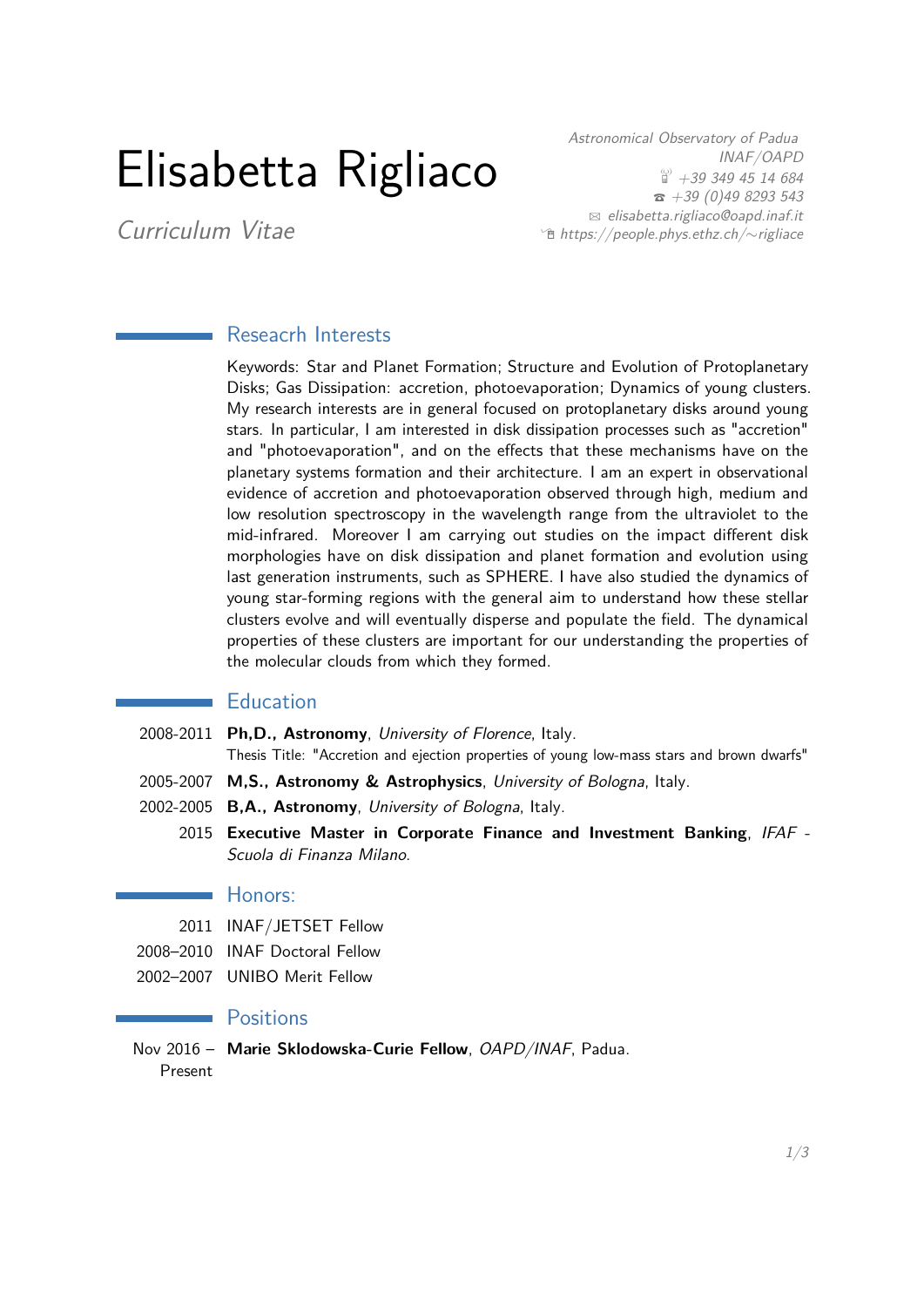- Jan 2016 **Data Scientist for a private start-up company**, Zürich.
- Oct 2016
- Sept 2014 **Postdoctoral Research Associate**, ETH, Zürich.
- Jan 2016
- Sept 2011 **Postdoctoral Research Associate**, The University of Arizona, Tucson. July 2014
- Mar 2011 **INAF/JETSET Fellow**, Osservatorio Astrofisico di Arcetri, Florence. Aug 2011
- Jan 2008 **Doctoral Fellow**, Osservatorio Astrofisico di Arcetri, Florence. Mar 2011

# Refereed Publications

As of November 2016, first author of 8 refereed publications. Co-author of 12 additional refereed publications. See Publication List.

# Contributed Talks, Invited Talks and Seminars

- 2015 Exchanging mass, momentum, and ideas: Connecting accretion and outflows in Young stellar objects, ESA/ESTEC, Noordwijk, Netherlands, October 29-30, Contributed
- 2015 2nd JEDI progress meeting, Napoli, Italy, April 10, Invited
- 2015 Colloquium, INAF Osservatorio Astrofisico di Roma, Roma, Italy, April 8, Invited
- 2014 Gaia-ESO Survey, Second Science Meeting, Porto, Portugal, November 10-13, Contributed
- 2014 Cool Stars 18 Conference Splinter Session, Flagstaff, Arizona, June 8-13, Invited
- 2014 AAS Meeting, Washington, DC, 5-9 Jan 2014, Contributed
- 2013 ESO Lunch Talk, Garching, July 12, Invited
- 2013 Colloquium, Osservatorio Astrofisico di Arcetri, Florence, Italy, July 4, Invited
- 2013 Star and Planet Formation Seminar Series, Tucson, Arizona, February 18, Invited
- 2012 Planet Formation and Evolution Conference, Munich, Germany, 3-7 September, Contributed
- 2012 Cool Stars 17 Conference Splinter Session, Barcelona, Spain, June 24-29, Contributed
- 2012 Star and Planet Formation Seminar Series, Tucson, Arizona, February 20, Invited
- 2011 Transport Processes and Accretion in YSOs, Ringberg, Germany, February 7-11, Contributed
- 2010 The first year of science with X-shooter, Como, Italy, October 19-22, Contributed
- 2009 Constellation WP3 Progress Meeting, Grenoble, France, January 6-7, Contributed

#### Posters

2014 Search for Life Beyond the Solar System, Tucson, AZ, March 16-21